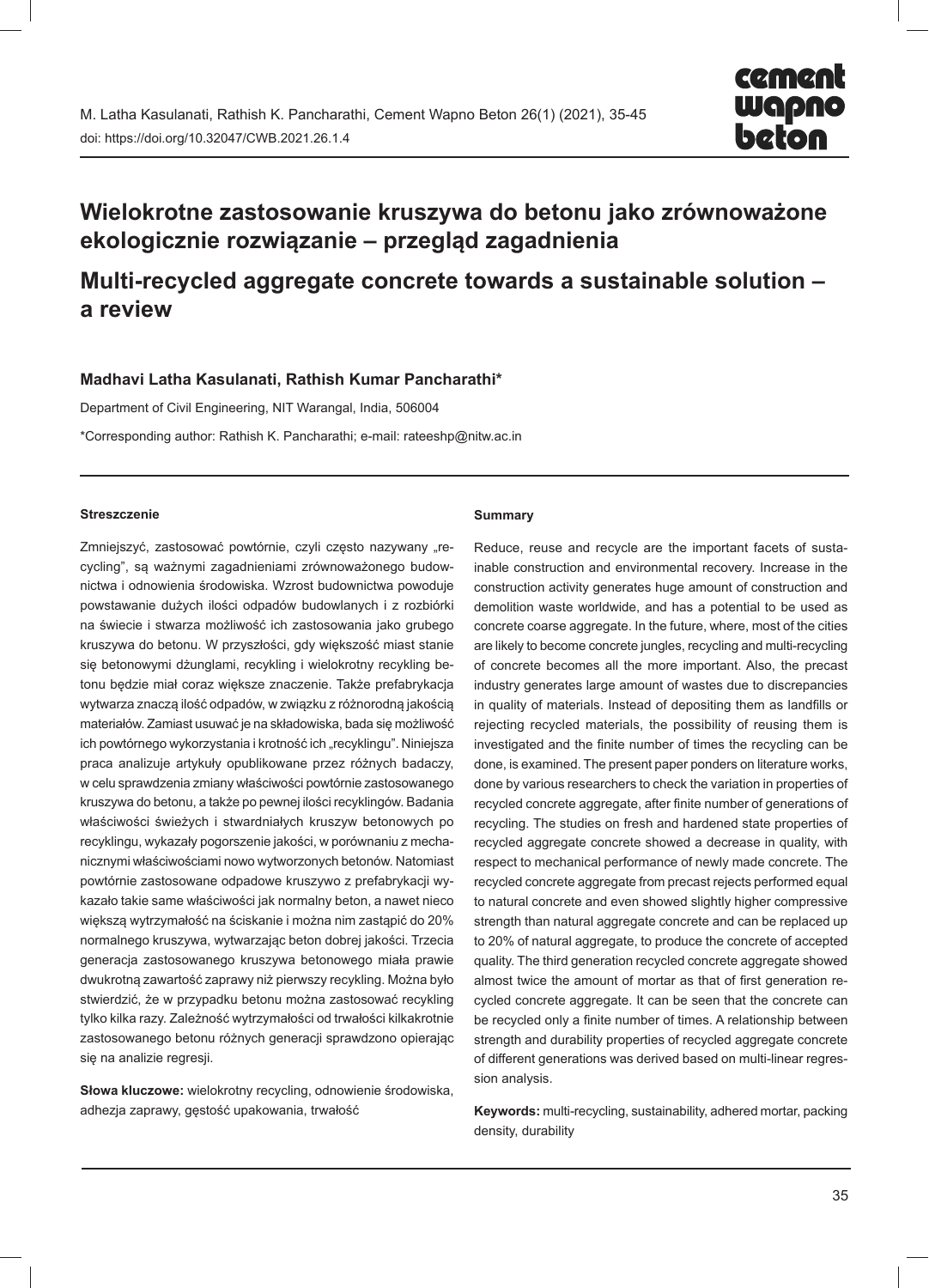# **1. Wprowadzenie**

Z badań wynika, że powtórne stosowanie kruszywa betonowego i jego segregacja, są ważnymi czynnikami wpływającymi na właściwości tego kruszywa. Wprowadzono obowiązek stosowania 20% odpadów budowlanych i z rozbiórki w budownictwie (1). Także kruszywo betonowe z recyklingu [KBR] może być stosowane do 25% w normalnym betonie, do 20% w betonie zbrojonym klasy M-25 lub niższej i może całkowicie zastępować kruszywo naturalne w mieszankach betonowych klasy niższej od M-15 (2). Zapotrzebowanie na wodę w przypadku kruszywa betonowego z recyklingu jest o 5% większe niż dla normalnego kruszywa betonowego [NKB], bez superplastyfikatora (3). KBR stosowane do prac budowlanych nie powinno zawierać żadnych składników, które mogą opóźniać wiązanie betonu więcej niż o 15%, w porównaniu z naturalnymi kruszywami (4). Około 38 powtórnie zastosowanych betonów stanowiło zapas kruszywa, 11 zostało zastosowane powtórnie w nowym betonie z cementu portlandzkiego (5). Także LEED, oceniany jako Zielony Budowlany Układ Sprawdzający, także zaczął traktować powtórnie stosowany beton jako swój system punktowy (6). W większości wskaźników środowisko ma 18 do 30% wpływu na produkcję naturalnego kruszywa (7). Materiał z recyklingu powinien być wolny od stali zbrojeniowej, odpadków drewnianych i skalnych, roślinnych, miękkich, kruchych, cienkich oraz wydłużonych, lub z kawałkami laminatów, materiałów pokruszonych i niebezpiecznych, a także wolny od rozpuszczalników, i zanieczyszczeń (8). KBR stosowane w budownictwie, może powtórnie być zniszczone i wykorzystane. Także naprawy i rozebranie budynków zbudowanych z kruszywa z recyklingu, tworzy kruszywo następnej generacji. To prowadzi do procesu kolejnych recyklingów, w których kruszywo jest stosowane szereg razy (9).

Poprzednie badania właściwości powtórnego stosowania kruszywa betonowego, różnych generacji wykazały, że ulegają one pogorszeniu wraz z ilością recyklingów. Obecna praca skupiła się na badaniach wpływu recyklingu betonu skończony szereg razy, tak aby beton otrzymany po recyklingu spełniał wymagania dla nowego, szczególnie w zakresie wytrzymałości i trwałości.

# **2. Różne źródła surowców i metody ich przesiewania**

Źródłem materiałów z recyklingu mogą być odpady z rozbiórki budynków, odrzucone kawałki elementów z prefabrykacji i kruszywo z wapieni. Materiał powinien być wymyty i przesiany szereg razy, w celu usunięcia niepotrzebnych i szkodliwych kawałków. Kruszarka szczękowa przygotuje kruszywo o odpowiednim uziarnieniu. W większości badań powtórnie zastosowany beton był rozdrabniany w laboratorium (10-17). Stosuje się cement CEM I w celu otrzymania betonu klasy 30/37 (17). Stosuje się cement CEMEX Moratade Jalon zgodny z normą UNE EN 197-1 według (10) w celu otrzymania KBR. Glenium 3030 NS i Micro air (12), Sika ViscoCrete-5 Neu (17), dodaje się w celu zmniejszenia wody zarobowej i wprowadzających powietrze domieszek. W głównym przeglądzie podano, że KBR odrzucone w prefabrykacji (10),

# **1. Introduction**

Evidence from the research suggests, origin of the recycled concrete aggregate and its segregation as the important factors contributing to the characteristics of recycled aggregate for various generations. It is made mandatory to use Construction&Demolition waste to as high as 20% in construction (1). Also, the recycled concrete aggregates [RCA] can be used up to 25% in plain concrete; 20% in reinforced concrete for M-25 or lower grade of concrete, and can completely be replaced in lean concrete mixes of grade less than M-15 (2).The free water demand for recycled aggregate concrete [RAC] mixtures is 5% higher than that for natural aggregate concrete [NAC] systems without superplasticizers (3). The recycled concrete aggregate to be used for structural purposes should not contain any material which may retard the setting of concrete by more than 15%, as compared to the natural aggregates (4). About 38 states recycle concrete as an aggregate base; 11 recycle it into new Portland cement concrete (5). The LEED Green Building Rating System, also recognized recycled concrete in its point system (6). For most of the environmental indicators, environmental impacts are in the order of 18 to 30% of the impacts of production of crushed natural aggregate (7). The recycled materials shall be largely free from reinforcing steel, trash wood, roots, vegetation, soft, friable, thin, elongated or laminated pieces, disintegrated material and hazardous materials and also shall be free from solvents or other contaminated substances (8). The recycled aggregate concrete used in construction, may again be demolished and recycled. Also, the repair and demolition of structures constructed using recycled aggregate generate next generation aggregate. This leads to the process of multi-recycling, where, the aggregate is recycled for a finite number of generations (9).

The previous studies on properties of recycled concrete aggregate from various generations showed that they worsen with the number of generations of recycling. Present study contributes to the investigation done on the determination of recycling the concrete for a finite number of times, such that the concrete manufactured after recycling satisfies the limitations for fresh, hardened and durability properties.

# **2. Various sources of raw materials and method of screening**

The source of recycled material can be building demolition waste of buildings, rejected particles of precast units, limestone aggregate. The material shall be washed and screened several times to remove unwanted and hazardous particles. Jaw crusher will separate the aggregates according to their sizes. In most of the studies, recycled concrete is attained by crushing source concrete in the laboratory (10-17). Cement CEM I is used (17) to obtain the concrete of strength class 30/37. Cement –CEMEX Moratade Jalon is used according to UNE EN 197-1 specification (10) to attain the recycled aggregate concrete from precast concrete rejections. Glenium 3030 NS and Micro air (12), Sika ViscoCrete-5 Neu (17) are used as water reducing and air entraining admixtures.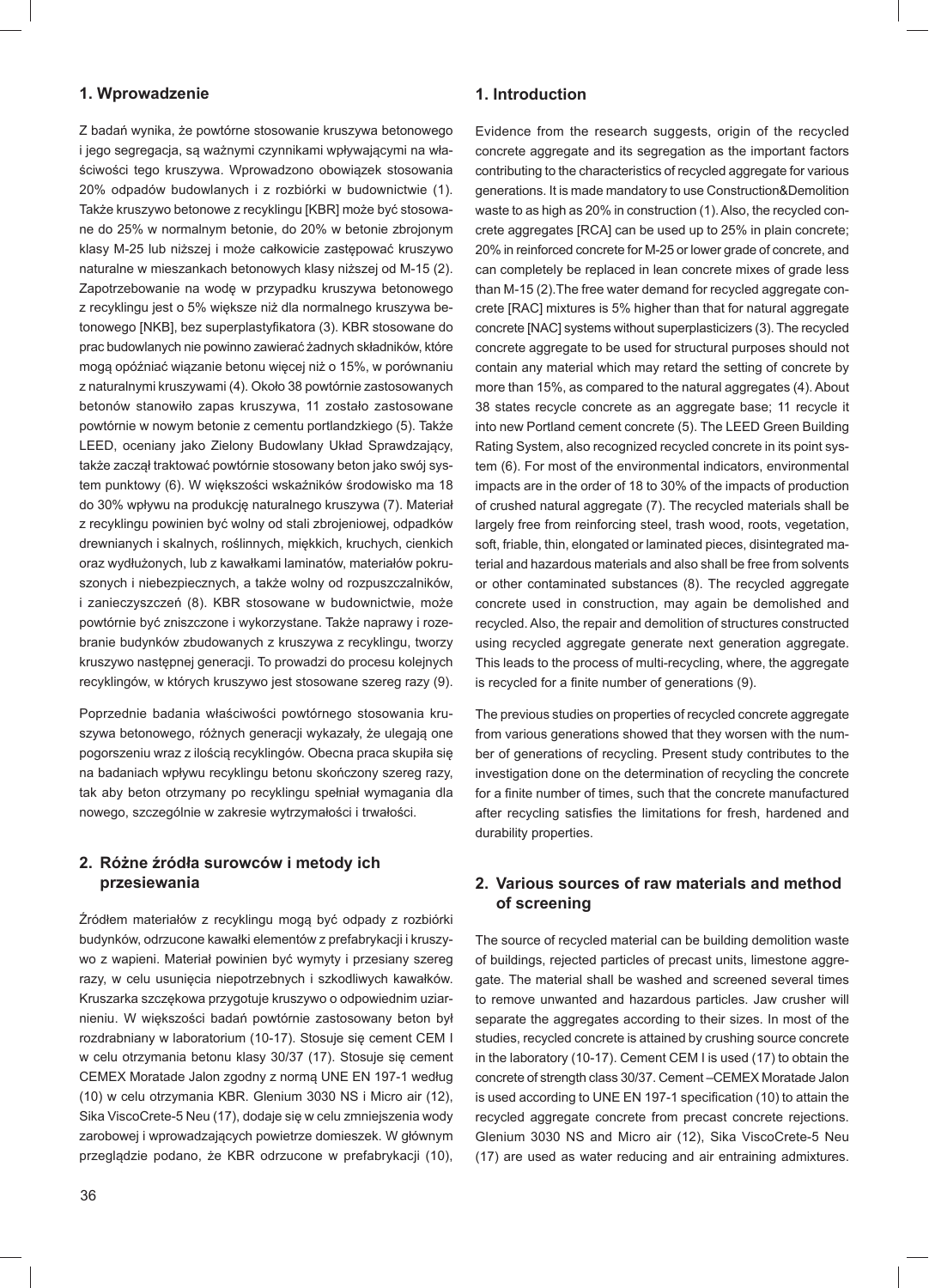z betonu o wyższej klasie (14), przy zastosowaniu szczękowej lub udarowej kruszarki (18), zastosowano pomyślnie w dwukrotnym recyklingu (16,17) uzyskując lepszej jakości beton niż w innych przypadkach.

## **3. Fizyczne i mechaniczne właściwości**

Właściwości fizyczne badano za pomocą klasycznych metod (13), wykorzystując minimalną liczbę wyników zgodnie z wymaganiami RILEM (8, 14). W metodach przygotowania mieszanek we wcześniejszych doświadczeniach przeprowadzonych w Europie, stosowano rozpływ wynoszący 125±15 mm (11), kruszywo z wapienia dla klas betonu C 30/37 (13), całkowite zastąpienie naturalnego kruszywa kruszywem z recyklingu (10) w celu uzyskania docelowej wytrzymałości 45 MPa dla wszystkich mieszanek, a 20% zastępowanie naturalnego kruszywa (16) w celu uzyskania wytrzymałości 30 MPa. Prowadzono także doświadczenia przy stosowaniu zastępowania 22 i 100% (11), lub trzy poziomy zastępowania 30, 70 i 90% (14), w przypadkach rozpływu 35 i 50 mm i wytrzymałości na ściskanie od 25 MPa do 60 MPa zgodnie z normą chińską JTG 55 (2000) i dwa poziomy zastępowania wynoszące 25 i 50% (17), dla klas wytrzymałości C 30/37. Betonowe kostki i walce stosowano w badaniach po 28 dniach (10, 11) i po 56 dniach (12). Badano wytrzymałość na ściskanie, na rozciąganie przy rozłupywaniu i moduł elastyczności (10-12).

# **4. Właściwości kruszywa z recyklingu, wyniki i dyskusja**

### *4.1. Gęstość nasypowa i absorpcja wody*

Gęstość nasypowa maleje z liczbą powtórzonych recyklingów (10), w związku z adhezją zaprawy do naturalnych kruszyw (12). Spadek 13,9%, 22,9% oraz 26,3% stwierdzono w przypadku pierwszej generacji. Powtórnie zastosowane kruszywo betonowe [PZK], drugi raz zastosowane [2ZK] i trzeci raz zastosowane [3ZK] w porównaniu z kruszywem naturalnym wykazuje spadek gęstości, w związku z adhezją zaprawy. Otrzymano liniową zależność gęstości nasypowej i kolejnych recyklingów y= -134,2 + 1486 [rys. 1]. Absorpcja wody wzrastała z kolejnymi recyklingami, w związku z adhezją zaprawy do powierzchni kruszywa (12,16). Otrzymano liniową korelację W<sub>24</sub> = 0,1·V<sub>przywartej zaprawy</sub> dotyczącą ilości wody, która ulegała adsorpcji i objętości przywartej zaprawy do kruszywa (15).Biorąc pod uwagę wyniki poprzednich doświadczeń (10-14) uzyskano liniową zależność y = 2,29 x + 2,00 adsorpcji wody i liczby recyklingów [rys.2].

### *4.2. Porowatość*

W przypadku kruszywa stwierdzono wzrost porowatości wynoszący 12 do 16 razy dla kruszywa betonowego po recyklingu, w porównaniu z naturalnym kruszywem, w związku z adhezją zaprawy, co potwierdziły obserwacje mikroskopowe (13). Porowatość kruszywa betonowego po recyklingu, będącego heterogeniczną mieszaniną, jest 12 do 13% większa w przypadku 50% zastępowania, a 14 do A general review states that the recycled concrete aggregate from precast concrete rejects (10), higher grade of concrete (14), using jaw or impact crusher (18) subjected to about two generations of recycling (16, 17), can be justified as the better quality compared to other types.

# **3. Physical and Mechanical properties:**

The physical properties are tested using classic methods (13) and the minimum required values according to RILEM (8), are verified (14). The mix procedures in the previous studies used European standards (EN) for a target slump value of 125±15 mm (11), limestone aggregate for a design strength class C 30/37 (13),complete replacement of natural aggregate for recycled aggregate (10) to attain a strength of 45 MPa for all the mixes, 20% replacement of natural aggregate (16) to attain a target strength of 30 MPa. The studies are also conducted by considering two replacement percentages of 25 and 100 (11), three replacement percentages of 30%, 70% and 90% (14) for slump values ranging from 35 to 50 mm and compressive strength from 25 MPa to 60 MPa according to Chinese standard JTG 55 (2000) and two replacement percentages of 25 and 50 (17) for a strength class of C 30/37.The concrete cubes and cylinders are tested for 28 days (10, 11) and 56 days (12) of curing. The compressive, split tensile strength and modulus of elasticity of concrete are studied (10-12).

# **4. Results and discussion of recycled aggregate properties**

#### **4.1. Bulk density and water absorption**

The bulk density decreases with number of repetitions of recycling (10) due to adhered mortar on the surface of natural aggregates (12). A decrease of 13.9%, 22.9% and 26.3% was observed for first generation Recycled Concrete Aggregate [RCA1], second generation Recycled Concrete Aggregate [RCA2] and Third generation Recycled Concrete Aggregate [RCA3] respectively, with respect to natural aggregate due to presence of adhered mortar. A linear relationship of  $y = -134.2x + 1486$  is obtained between bulk density and generations of recycling [Fig 1]. The water absorption showed an increase with generations of recycling due to adhered mortar on the surface of aggregate (12, 16). A linear correlation of  $W_{24} = 0.1 \cdot V_{\text{Adhered Mortar}}$  is attained between water absorption and volume of adhered mortar (15).

Considering the experimental data from previous researches (10- 14), a linear relationship of  $y = 2.29x + 2.00$  is obtained between water absorption and generations of recycling [Fig 2].

### *4.2. Porosity*

The porosity was found to be 12 to 16 times higher for recycled concrete aggregate [RCA] compared to natural aggregate due to the presence of adhered mortar as found by microtomography studies (13). Porosity of RAC, which is a heterogenous mix is 12 to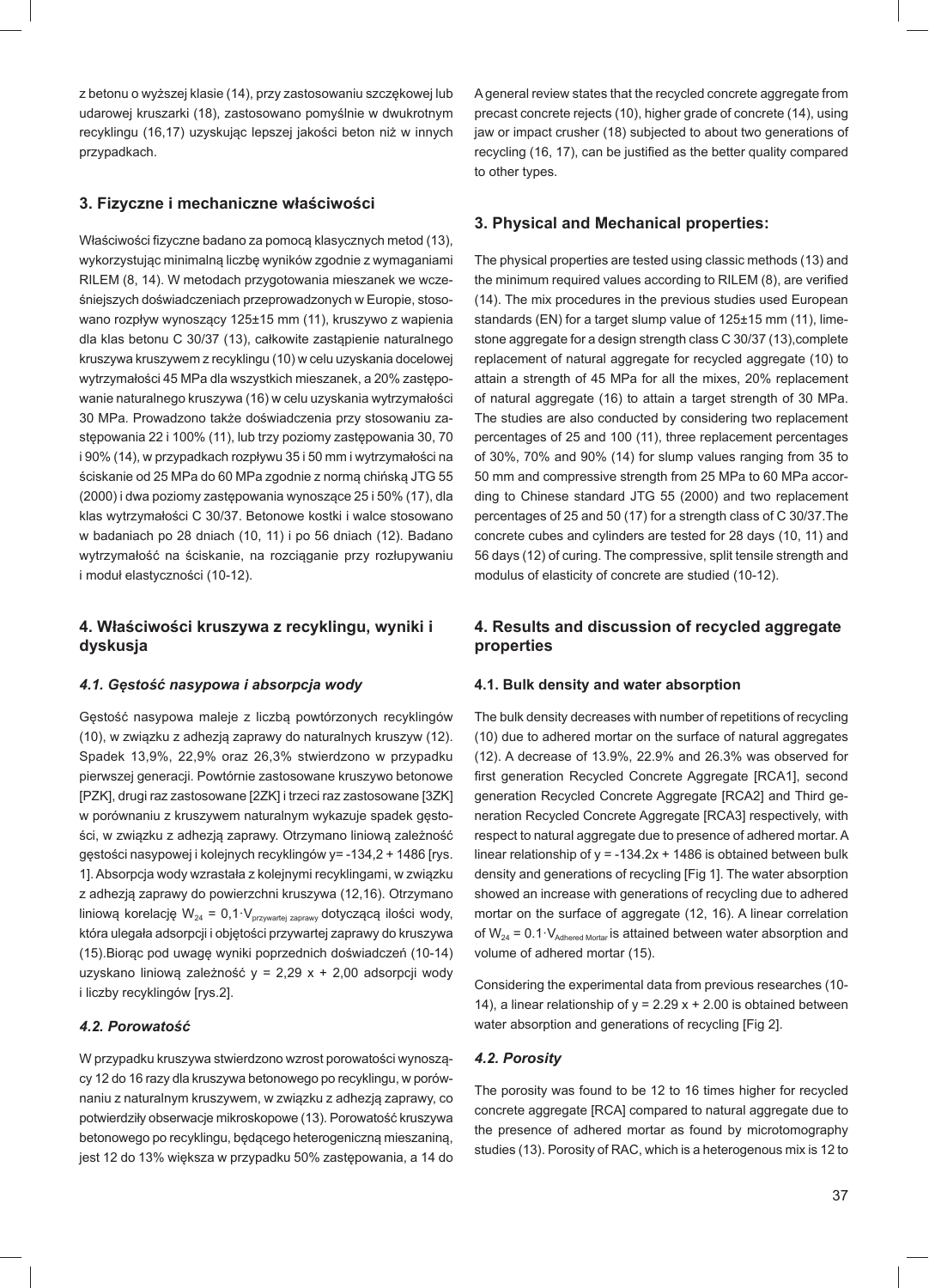15% większa dla 100% zastępowania naturalnego kruszywa. Porównanie adsorpcji wody, gęstości nasypowej i zawartości pustek w KBR z kruszywem naturalnym (15) podano w tablicy 1.

Gęstość upakowania kruszywa, stosując zmodyfikowany Model Toufara dla naturalnego i z trójkrotnego zastosowania tego kruszywa, podano w tablicy 2.

# **5. Właściwości wielokrotnie stosowanego kruszywa betonowego**

### *5.1. Właściwości naturalnego kruszywa*

W przypadku betonu opad stożka betonu maleje ze wzrostem liczby wielokrotnego zastosowania, w związku z wilgotnością różnych rodzajów grubego kruszywa, wzrostu szorstkości powierzchni i krawędziowości kruszywa (12, 16). W przypadku wyższych klas macierzystych kruszyw domieszki stosowane w ich przypadku poprawiają właściwości niezwiązanych i po stwardnieniu kruszyw z recyklingu (14).

### *5.2. Wytrzymałość*

# *5.2.1. Rozdrabnianie kruszywa, udar, ubytek ścierania*

W przypadku kilkakrotnie stosowanego kruszywa betonowego rozdrabnianie, udar i ubytki spowodowane ścieraniem są średnie, wynoszą odpowiednio około 16 do 25%, 15 do 35% i 30 do 40% (21, 22), co jest znacznie większe od naturalnego kruszywa, jednak spełniają wymagania normy IS 383: 2016 (2). Niektóre metody poprawiające ich właściwości, a mianowicie stosowanie czyszczenia ultradźwiękami, ścieranie, pokrywanie powierzchni kruszyw

za pomocą dodatków mineralnych, nanomateriały (23), wstępne zwilżanie, obróbka za pomocą  $CO<sub>2</sub>$  (24), są proponowane do zastosowania w betonie.

# *5.2.2. Wytrzymałości na rozciąganie przy rozłupywaniu i na zginanie*

Jako podsumowanie badań można podać, że wytrzymałość na ściskanie kruszywa po trójkrotnym recyklingu była o 32 do 33% mniejsza od kruszywa naturalnego, o 19 do 20% niższa po pierwszym recyklingu i 21 do 22% po drugim (rys. 3). Jednak, niektóre badania wykazały (16), że wytrzymałość na ściskanie po dwukrotnym recyklingu jest większa niż po pierwszym, w wyniku trwałości macierzystego betonu. Wytrzymałość na rozciąganie przy rozłupywaniu po pierwszym i drugim recyklingu dała 3 do 4% lepsze wyniki niż naturalne kruszywa, w związku z większą absorpcją wody, powodującej mniejszy stosunek w/c w strefie



Rys. 1. Gęstość nasypowa w funkcji materiału z recyklingu

Fig. 1. Bulk density vs generations of recycling



Rys. 2. Absorpcja wody w funkcji materiału z recyklingu

Fig. 2. Percentage water absorption vs generations of recycling

13% higher for 50% replacement, and 14 to 15% higher for 100% replacement than NAC. The water absorption, bulk density and percentage of voids of recycled concrete aggregate compared to natural aggregate (15) is presented in Table 1.

The packing density of aggregates using Modified Toufar Model [MTM] for natural and three generations of recycled concrete aggregates is shown in Table 2.

### **5. Properties of multi-recycled aggregate concrete**

### *5.1. Properties of fresh concrete*

The slump flow of concrete decreases with increase in the number of generations of recycling due to the moisture state of different types of coarse aggregate, increased surface roughness and angularity of aggregate (12, 16). For higher grades of parent concrete,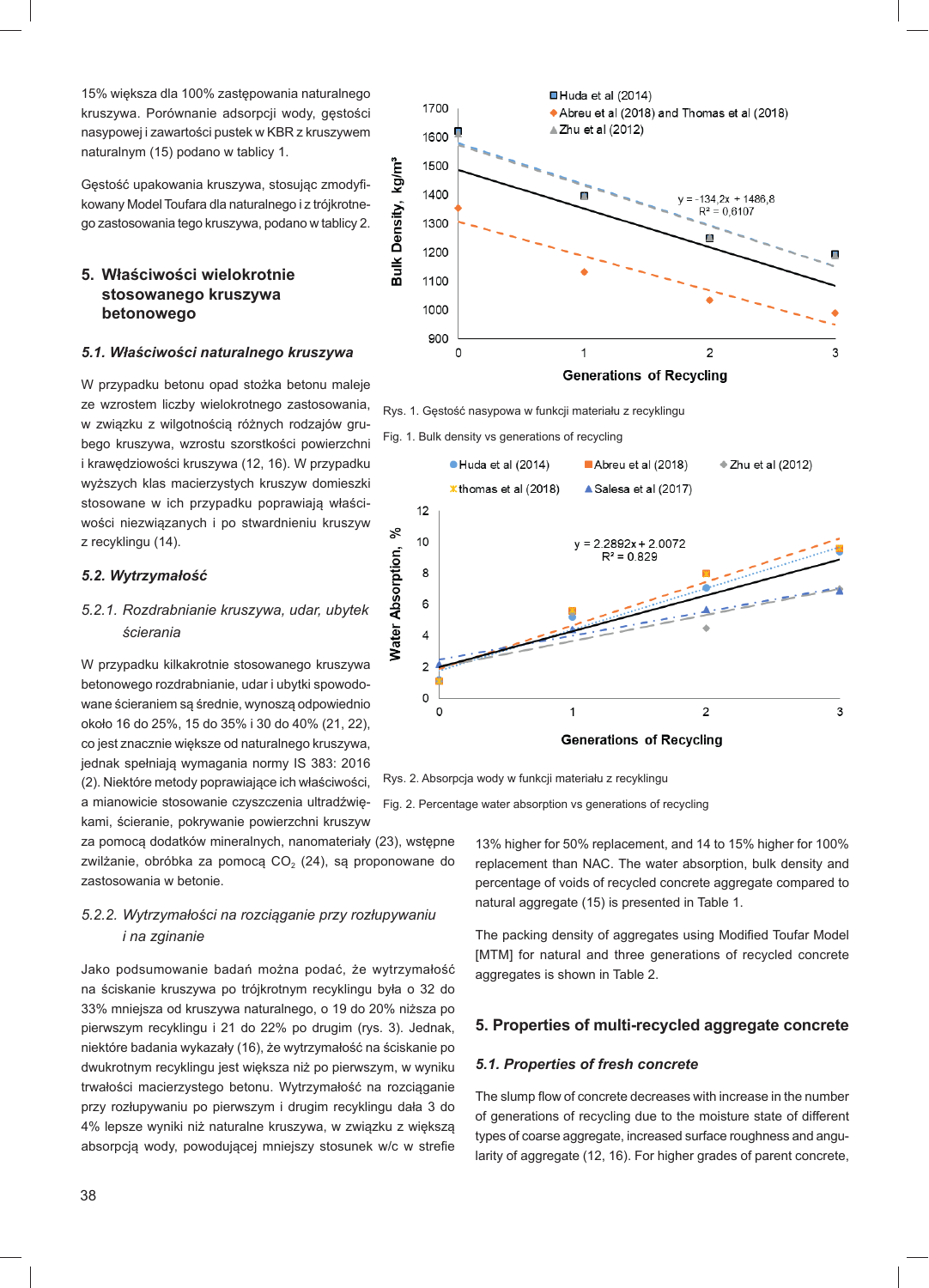| Tablica 1 / Table 1                          |
|----------------------------------------------|
| WŁAŚCIWOŚCI KRUSZYWA BETONOWEGO Z RECYKLINGU |
| PROPERTIES OF RECYCLED CONCRETE AGGREGATE    |

| Aggregate<br>Kruszywo | Open porosity<br>Otwarta porowatość, % | Water absorption<br>Absorpcja wody, % | <b>Bulk Density</b><br>Gęstość nasypowa, kg/m <sup>3</sup> | Percentage of voids<br>Procent pustek, % |
|-----------------------|----------------------------------------|---------------------------------------|------------------------------------------------------------|------------------------------------------|
| <b>NA</b>             | 16.8                                   | 1.09                                  | 1355                                                       | 47.6                                     |
| RCA <sub>1</sub>      | 20.6                                   | 5.64                                  | 1132                                                       | 55.2                                     |
| RCA <sub>2</sub>      | 21.0                                   | 7.95                                  | 1034                                                       | 59.3                                     |
| RCA <sub>3</sub>      | 13.5                                   | 9.64                                  | 990                                                        | 62.7                                     |

przejściowej, co zwiększyło wiązanie zaprawy z powierzchnią kruszywa. Krzywa regresji, uzyskana dla wytrzymałości na zginanie w przypadku nieskończonej liczby recyklingów (11), wykazała spadek o 19,4%. Badania wytrzymałości na zginanie wykazały, że jeden recykling i dwa recyklingi miały spadek wynoszący 12% i 8%, w porównaniu do naturalnego kruszywa (16). Wszystkie mieszanki betonowe osiągnęły założoną wytrzymałość, z wyjątkiem próbki po trzykrotnym recyklingu, która nie osiągała docelowych wytrzymałości, nawet po 56 dniach dojrzewania, w związku z licznymi warstwami w strefie przejściowej.

### *5.2.3. Statyczny i dynamiczny moduł elastyczności*

Statyczny moduł elastyczności naturalnego kruszywa betonowego jest o 11 i 12% większy od kruszywa betonowego po pierwszym i drugim recyklingu, a o 17 i 18% większy od tego po trzecim recyklingu. Dynamiczny moduł elastyczności naturalnego kruszywa betonowego jest o 4 do 5% większy niż kruszywa po recyklingu, o 8 do 9% większy od kruszywa po drugim recyklingu i 16 do 17% większy od kruszywa po trzecim recyklingu (10), z powodu mniejszej sztywności kruszywa z recyklingu, spowodowanej przyczepioną zaprawą, powodującej większą odkształcalność i zmniejszenie sztywności betonu.

# *5.3. Trwałość*

Trwałość kruszywa betonowego po recyklingu zależy od szeregu właściwości, które zostaną opisane w następnych punktach.

#### Tablica 2 / Table 2

the admixtures used in concrete improve the fresh and hardened state properties of generations of recycled aggregate concrete (14).

### *5.2. Strength*

### *5.2.1. Aggregate crushing, impact value and abrasion loss*

In the case of recycled concrete aggregate, the crushing value, impact value and abrasion loss, on an average are about 16 to 25% ,15 to 35% and 30 to 40% (21, 22) respectively, which is very much lower compared to natural aggregate, but satisfied the limitation of IS 383: 2016 (2). Some of the improvement methods like ultra-sonic cleaning method, abrasion, surface coating of the aggregates using mineral admixtures, nano-materials (23), pre- -wetting,  $CO<sub>2</sub>$  treatment (24) are suggested before using the same in concrete for beneficial effects.

### 5.2.2. Compressive, splitting tensile and flexural strength

From the summary of the studies, the compressive strength of RAC3 showed a 32 to 33% decrease than NAC, 19 to 20% lower than RAC1 and 21 to 22% lesser than RAC2 [Fig 3]. However, some of the studies (16) showed that the compressive strength of RAC2 is greater than that of RAC1, due to stability of parent concrete. Splitting tensile strength of RAC1 and RAC2 achieved 3 to 4 % higher values than NAC due to higher water absorption causing a low w/c ratio at ITZ, thereby, improving the effective bond between the attached mortar and the aggregate surface. A regression curve was attained for tensile strength for an infinite number of recycling cycles (11), which showed a performance loss of 19.4% for indefinite number of recycling operations. The

| NA / Naturalne kruszywo       | $20 - 16$ | 16-12.5 | $12.5 - 10$ | 10-4.75 | 4.75-2.36 | $2.36 - 1.18$ | $1.18 - 0.6$ | $0.6 - 0.15$ |
|-------------------------------|-----------|---------|-------------|---------|-----------|---------------|--------------|--------------|
| Proportions                   | 0.114     | 0.049   | 0.070       | 0.099   | 0.179     | 0.170         | 0.170        | 0.150        |
| PD / Gęstość upakowania       | 0.809     |         |             |         |           |               |              |              |
| RCA1/ Po pierwszym recyklingu | 0.092     | 0.039   | 0.070       | 0.108   | 0.167     | 0.204         | 0.170        | 0.150        |
| PD / Gestość upakowania       | 0.740     |         |             |         |           |               |              |              |
| RCA <sub>2</sub>              | 0.086     | 0.037   | 0.070       | 0.108   | 0.167     | 0.204         | 0.170        | 0.150        |
| PD / Gestość upakowania       | 0.724     |         |             |         |           |               |              |              |
| RCA <sub>3</sub>              | 0.092     | 0.039   | 0.070       | 0.108   | 0.167     | 0.204         | 0.170        | 0.150        |
| PD / Gęstość upakowania       | 0.735     |         |             |         |           |               |              |              |

# PODZIAŁ NATURALNEGO KRUSZYWA I TRZY GENERACJE KRUSZYWA Z RECYKLINGU

GRADATION OF NATURAL AGGREGATE AND THREE GENERATIONS OF RECYCLED CONCRETE AGGREGATE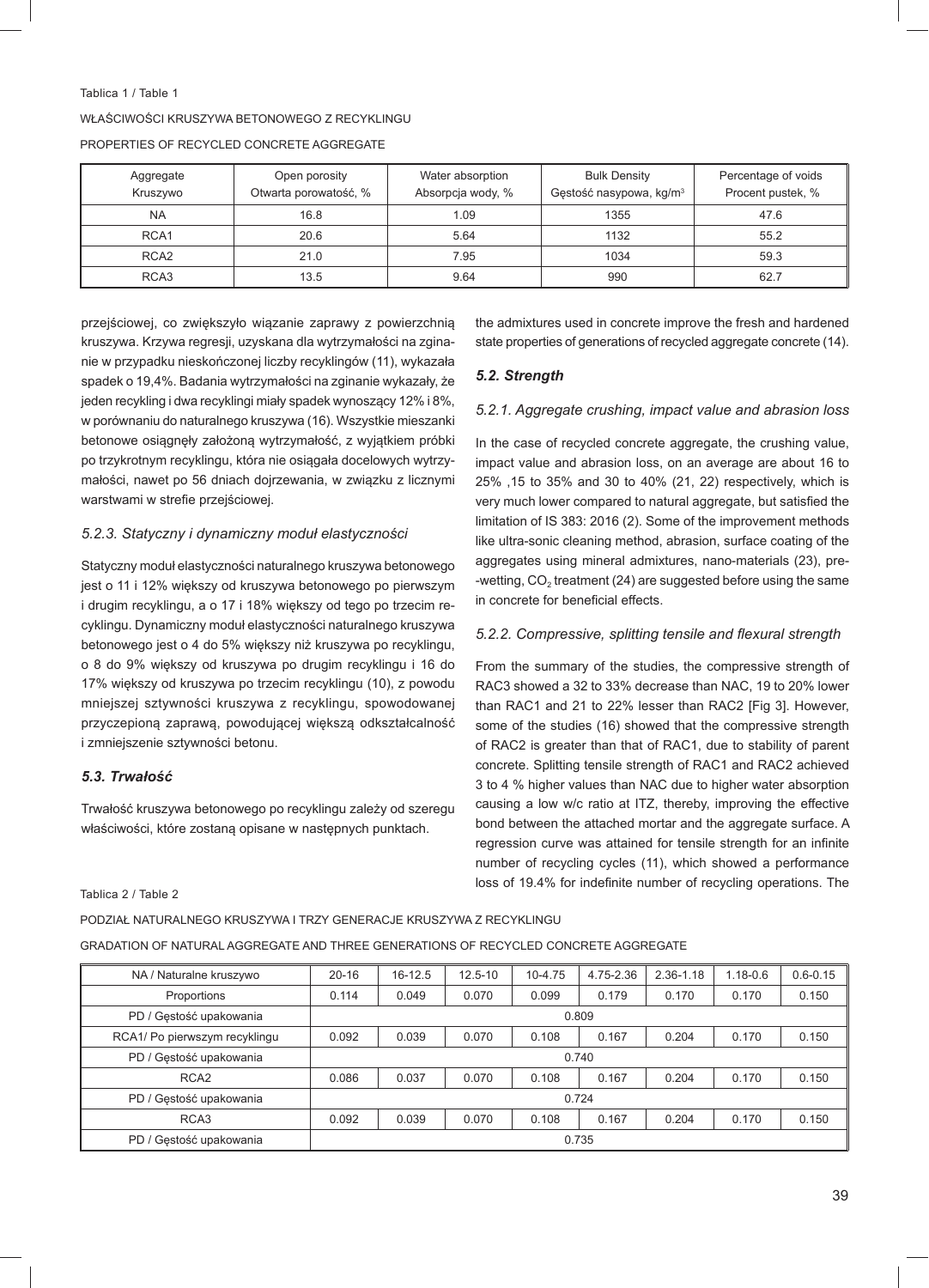

Rys. 3. Wytrzymałość na ściskanie w funkcji absorpcji wody (11, 12)

Fig. 3. Compressive strength vs water absorption (11, 12)



Rys. 4. Porowatość otwarta i objętość przyczepionej Fig. 4. Open porosity vs volume of adhered mortar

#### *5.3.1. Otwarta porowatość i sorpcyjność*

Porowatość betonu uległa zwiększeniu o 16,8%, 20,6% i 21,0% dla betonów z kruszywem odpowiednio po jednym, dwóch i trzech recyklingach, w porównaniu z kruszywem naturalnym (15), w związku ze zwiększeniem objętości przyczepionej zaprawy, spowodowanej recyklingiem betonu. Otrzymano liniową zależność otwartej porowatości [OP] z objętością przyczepionej zaprawy [V<sub>A</sub>] OP = 12,23 + 0,1 $\cdot$ V<sub>A</sub> – rysunek 4. Dla betonu z recyklingu, ze 100% zastąpieniem naturalnego kruszywa była ona 8 do 40% większa niż w przypadku naturalnego kruszywa (26). Sorpcyjność betonu z kruszywem z recyklingu z budowli kamiennej jest 62 do 70% większa niż naturalnego kruszywa. Zależność sorpcyjności od wytrzymałości betonu z kruszywem z recyklingu oznaczono dla różnych jego krotności [rysunek 5].

flexural strength showed that RAC1 and RAC2 showed a decrease of 12% and 8% in strength compared to NAC (16). All the concrete mixes were able to attain the target strength except RAC3 which did not attain the target strength even after 56 days curing, due to the presence of multiple layers in the ITZ.

# *5.2.3. Static and dynamic modulus of elasticity*

The static modulus of elasticity of NAC is 11 to 12% higher than RAC1 and RAC2 and 17 to 18% higher than that of RAC3. The dynamic modulus of elasticity of NAC is 4 to 5% higher than that of RAC1, 8 to 9% higher than that of RAC2 and 16 to 17% higher than that of RAC3 (10), due to lower rigidity of RAC because of adhered mortar, causing a greater deformability and decrease in the stiffness of concrete.

# **5.3. Durability**

Durability of recycled aggregate concrete depends on several properties as described in following sectors.

### *5.3.1. Open porosity and sorptivity*

Porosity of concrete showed 16.8%, 20.6% and 21.0% higher values for RAC1, RAC2 and RAC3 for 100% replacement compared to NAC (15), due to increase in volume of adhered mortar with generations of recycling the concrete. A linear relation of OP =  $12.23 + 0.1$  V<sub>a</sub> between open porosity [OP] and volume of adhered mortar  $[V_A]$  was obtained [Fig 4]. For Recycled Concrete with 100% replacement of natural aggregate, it was 8 to 40% higher than NAC (26). The sorptivity of recycled masonry

aggregate concrete [RMAC] is 62 to 70% higher than that of NAC. Relationship between sorptivity and strength of recycled aggregate concrete was obtained for different generations of recycling [Fig 5].

# *5.3.2. Chloride permeability*

Chloride permeability was 35% and 23% higher than NAC for dry and wet curing respectively. The RAC with 100% replacement has 0.5 times higher permeability than that of NAC (26) due to porosity and inter connectivity of voids, present in concrete. The recycled concrete aggregate may contain high chloride content due to adhered mortar or due to proximity to chloride enriched environment. A relationship between porosity and chloride permeability, with strength of recycled aggregate concrete was obtained for different generations of recycling [Figs. 6 and 7 respectively].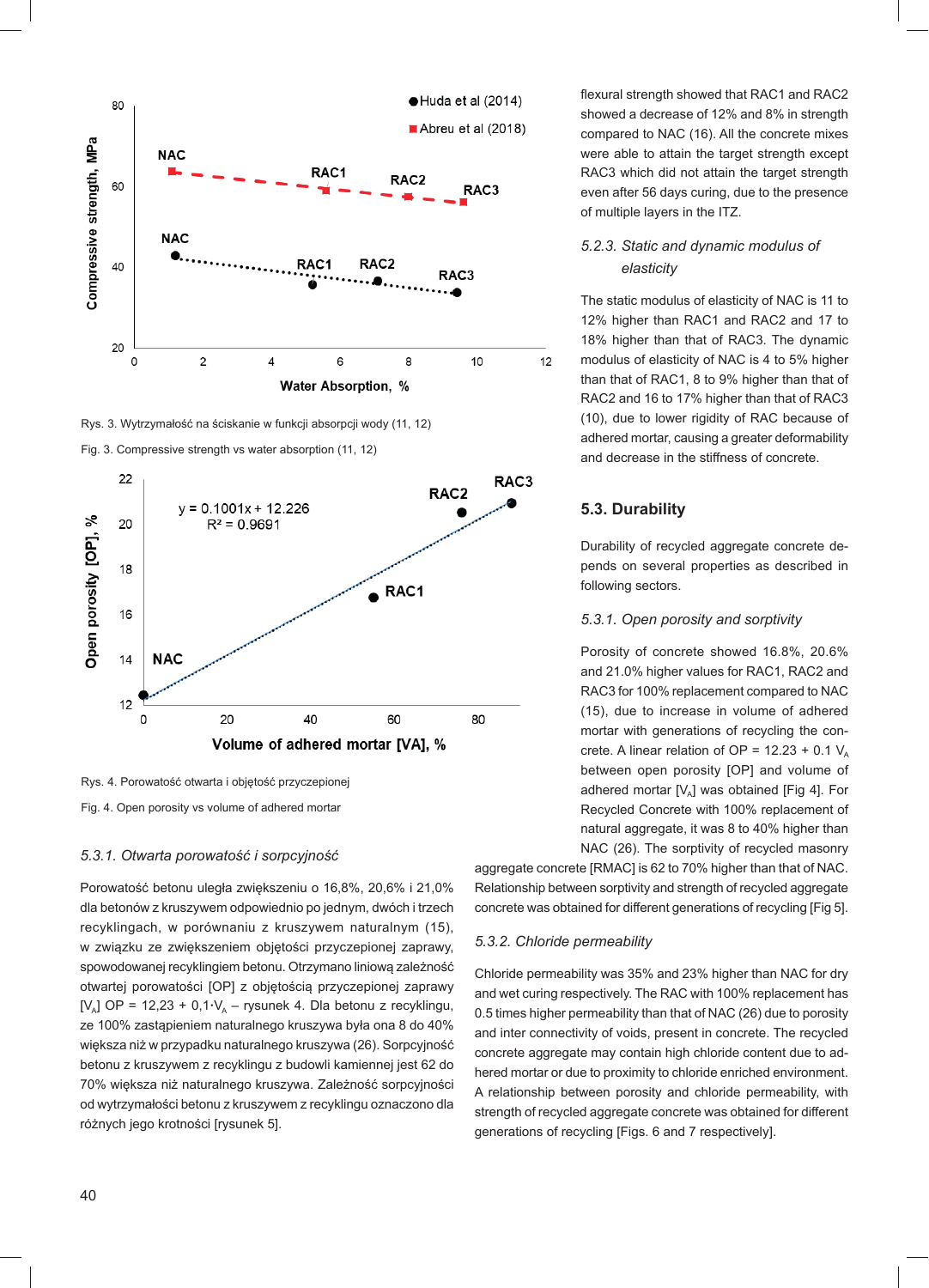

Rys. 5. Wytrzymałość zaprawy w funkcji sorpcyjności





Rys. 6. Wytrzymałość w funkcji porowatości

Fig. 6. Strength vs. porosity



Rys. 7. Wytrzymałość i przepuszczalność Cl

Fig. 7. Strength vs chloride permeability

#### *5.3.3. Corrosion resistance*

The recycled aggregate may be previously contaminated with chlorides, which accelerates the process of corrosion. For RAC considered over 50 years of life span, the corrosion induced cracks are about 32%, whereas for NAC, the corrosion induced cracks are only about 13% (27).

### *5.3.4. Sulphate attack and acid attack*

The loss of strength in RAC due to sulphate attack is 2.4% for 28 days of exposure, 3.93% for 56 days of exposure, 5.13% for 90 days of exposure, 6.40% for 120 days of exposure, 8.45% for 150 days of exposure and 9.2% for 180 days of exposure with respect to normal water curing conditions (28).The loss of strength due to acid attack for RAC is 3.13% for a 28 days of exposure, 6.81% for 56 days of exposure, 9.13% for 90 days of exposure, 11.87% for 120 days of exposure, 15.34% for 150 days of exposure, 16.54% for 180 days of exposure with respect to normal water curing conditions (28). The variation of percentage strength loss due to sulphate attack and acid attack with strength loss for recycled aggregate concrete was obtained [Figs. 8 and 9 respectively].

#### *5.3.5. Volume of adhered mortar*

The volume of adhered mortar was 55%, 76% and 88% of aggregate volume for RCA1, RCA2 and RCA3 respectively (13) and it is reduced for higher grades of concrete and for concrete from precast rejects (10). RCA2 has 22.6% higher mortar content than RCA1 but it can still be used for structural concrete (29), and the adhered mortar is permitted up to 44%. The relationship between the volume of adhered mortar and strength for different generations of recycled concrete aggregate was obtained (Fig 10).

Similarly, the relationship between influence of shrinkage of various generations of recycled aggregate concrete and carbonation depth with strength of concrete, was obtained [Figs. 11, 12].

### *5.4. Cracks propagation*

The size of fissures in the Interfacial Transition Zone [ITZ] during shrinkage of concrete, measured using micro tomography (13) for RAC1 was 3 μm, for RAC2 4.5 μm and for RAC3 it was 3.5 μm, for 100% replacement of recycled aggregate. Fissures in first phase of recycling do not appear in the second phase of recycling because the crushing operation takes place through the weaker portion of aggregate, through these fissures.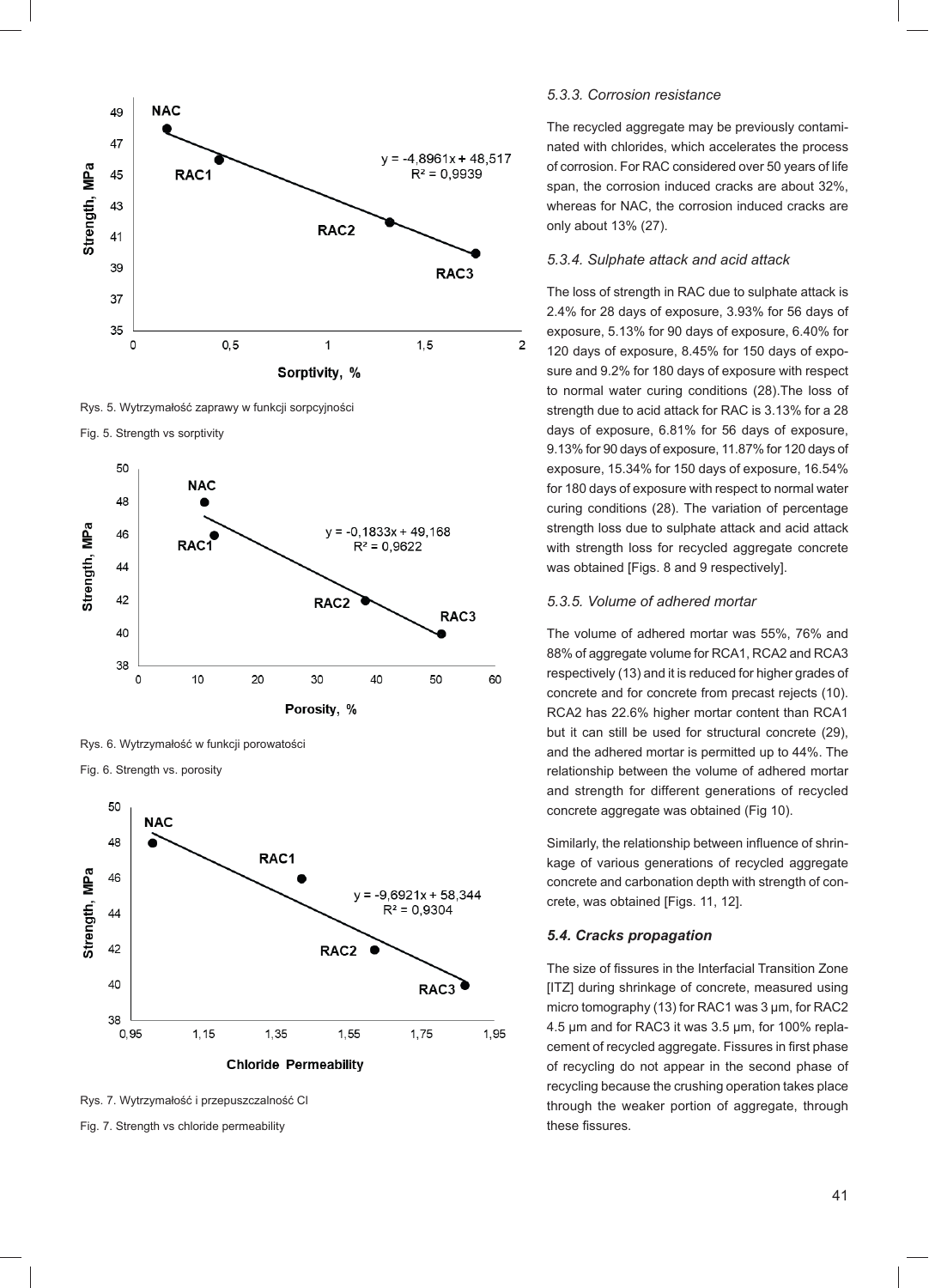#### *5.3.2. Przepuszczalność chloru*

Przepuszczalność chloru była o 35% i 23% większa niż dla naturalnego kruszywa, odpowiednio w przypadku suchego i mokrego dojrzewania betonu. Kruszywo z recyklingu, w przypadku 100% zastąpienia naturalnego, ma o połowę większą przepuszczalność niż kruszywo naturalne (26), z powodu porowatości i połączeń pustek, występujących w betonie. Kruszywo betonowe z recyklingu może zawierać dużo chloru albo w przyczepioną zaprawą lub z bliskością wzbogaconego w chlor otoczenia. Zależność przepuszczalności chloru i porowatości z wytrzymałością kruszywa betonowego z recyklingu, zbadano dla różnych jego krotności [odpowiednio rysunki 6 i 7].

### *5.3.3. Odporność na korozję*

Kruszywo powtórnie stosowane może być wcześniej zanieczyszczone chlorkami, co przyspiesza proces korozji. W przypadku powtórnie zastosowanego kruszywa do betonu, któremu można z dużym prawdopodobieństwem przypisać ponad 50 lat eksploatacji, pęknięcia wywołane korozją występują u około 32%, natomiast dla naturalnego kruszywa betonowego korozją wywołane spękania stanowią tylko około 13% (27).

#### *5.3.4. Korozja siarczanowa i kwasowa*

Spadek wytrzymałości betonu dla powtórnie zastosowanego kruszywa, spowodowany korozją siarczanową wynosi 2,4% w przypadku tego działania przez 28 dni, a 3,93% po 56 dniach, 5,13% po 90 dniach, 6,40% po 120 dniach, 8,45 po 150 dniach i 9,2% po 180 dniach, w stosunku do normalnego dojrzewania w wodzie (28). Spadek wytrzymałości spowodowany korozją kwasową kruszywa w betonowego z recyklingu wynosi 3,13% po 28 dniach działania, 6,81% po 56 dniach, 9,13% po 90 dniach, 11,87% po 120 dniach, 15,34% po 150 dniach, 16,54% po 180 dniach, w stosunku do normalnego dojrzewania tego betonu w wodzie (28). Zmiany w procentowym spadku wytrzymałości spowodowanej korozją siarczanową i kwasową, dotyczą kruszywa betonowego z recyklingu [rys. 8 i 9].

#### *5.3.5. Objętość przyczepionej zaprawy*

Objętości przyczepionej zaprawy wynosiły odpowiednio 55%, 76% i 88% objętości kruszywa dla betonu po pierwszym, drugim i trzecim recyklingu (13) i ulega zmniejszeniu dla wyższych klas betonu oraz w przypadku betonu odrzuconego w prefabrykacji (10). Kruszywo z drugiego recyklingu miało większą zawartość zaprawy o 22,6% od kruszywa z pierwszego recyklingu, jednak mogło być dalej stosowane w betonie do budownictwa (29), a przyczepiona zaprawa była dopuszczalna do 44%. Zbadano zależność objętości przyczepionej zaprawy i wytrzymałości dla różnych krotności recyklingu kruszywa [rys. 10].



Rys. 8. Wytrzymałość i spadek wytrzymałości spowodowany korozją siarczanową Fig. 8. Strength vs. percentage strength loss due to sulphate attack



Strength loss due to acid attack, %

Rys. 9.Wytrzymałość i spadek wytrzymałości spowodowane korozją kwasową Fig. 9. Strength vs. percentage of strength loss due to the acid attack



Rys. 10. Wpływ objętości przyczepionej zaprawy na wytrzymałość

Fig. 10. Volume of adhered mortar vs. strength

Based on the relationships between various agencies of durability with the strength, a multi-linear regression model is obtained for these parameters for different generations of recycling. Accordingly, the variation in strength with respect to these parameters is given by Equation1.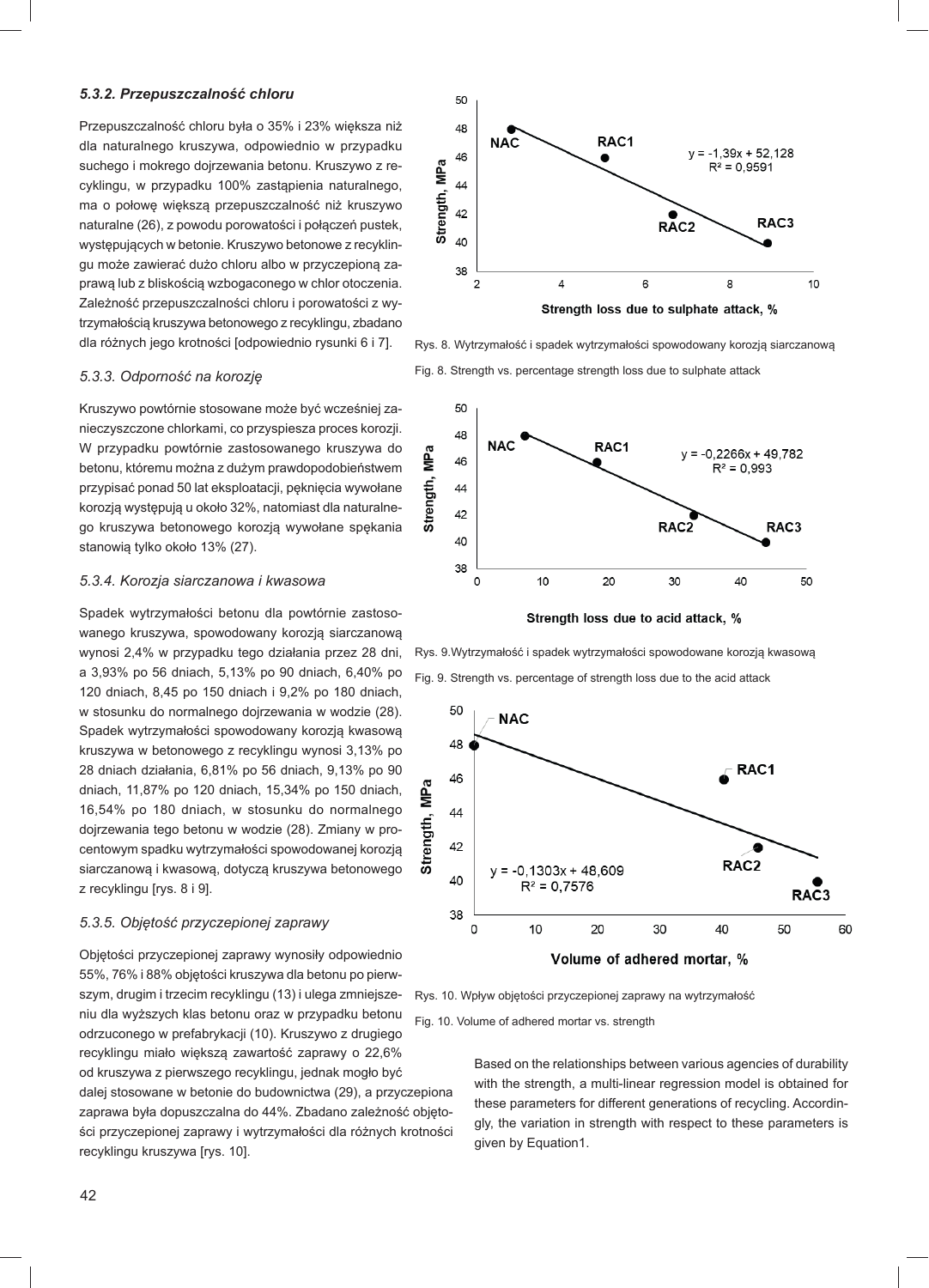Podobnie, zbadano zależność wpływu skurczu betonu z kruszywem po różnej krotności recyklingu i głębokości karbonatyzacji na wytrzymałość betonu – rys. 11 i 12.

# **5.4. Propagacja pęknięć**

Propagacja szczelin w strefie przejściowej w trakcie skurczu betonu, mierzona za pomocą mikrotomografii (13), w przypadku pierwszego recyklingu kruszywa wyniosła 3 μm, dla drugiego 4,5 μm, a dla trzeciego 3,5 μm, w przypadku stuprocentowo zastąpionego kruszywa z recyklingu. Szczeliny w pierwszej fazie recyklingu nie wystąpiły w drugiej, ponieważ operacja kruszenia objęła słabszą część kruszywa, biegnąc tymi szczelinami.

Opierając się na zależnościach różnych związków trwałości z wytrzymałością otrzymano model liniowej zależności regresyjnej z wieloma zmiennymi, dla różnych krotności recyklingu. Zgodnie z tym, zmiany wytrzymałości w zależności od tych parametrów przedstawia równanie 1.

 $S = 51.594 - 0.856$  (S<sub>n</sub>) - 0.036 (AA) - 0.463 (SA) -1.436 (CP) -0.037 (P) [1]

gdzie  $S_p$  oznacza sorpcyjność mm/min<sup>0,5</sup>, AA oznacza spadek wytrzymałości w %, spowodowanej korozją kwasową, SÁ oznacza spadek wytrzymałości w % spowodowanej korozją siarczanową, CP oznacza przepuszczalność chloru w m2 /s, a P procent porowatości.

# **6. Wnioski**

- 1. Badania kruszywa do betonu po wielokrotnym recyklingu zyskuje na znaczeniu gdyż są ważne ekologicznie i stwierdzono, że jego właściwości maleją z krotnością recyklingu.
- 2. Gęstość nasypowa kruszywa po jednokrotnym, dwukrotnym i trzykrotnym recyklingu jest o13,9%, 22,9% i 26,3% niższa w porównaniu do naturalnego kruszywa. Absorpcja wody jest wprost proporcjonalna do objętości zaprawy, która uległa adhezji. Porowatość kruszywa po recyklingu jest 14 do 15% większa niż naturalnego kruszywa.
- 3. Właściwości betonu z recyklingu przed i po stwardnieniu zależą od jakości stosowanego betonu. Gdy zastąpienie kruszywa z recyklingu wynosiło 20%, opad stożka zmniejsza się odpowiednio o 30 i 20% dla kruszywa po pierwszym i po drugim recyklingu, w związku z różną absorpcją i nieregularnością kruszywa.
- 4. Wytrzymałość na ściskanie kruszywa po trzecim recyklingu jest mniejsza o 33% od naturalnego kruszywa, po drugim o 22%, a po pierwszym o 20%. Niektóre badania dają przeciwstawne wyniki, na przykład kruszywo po drugim recyklingu miało większą wytrzymałość niż po pierwszym.



Rys. 11. Wytrzymałość w funkcji skurczu





Rys. 12. Wytrzymałość i głębokość karbonatyzacji Fig. 12. Strength vs. carbonation depth

> $S = 51.594 - 0.856$  (S<sub>o</sub>) - 0.036 (AA) - 0.463 (SA) -1.436 (CP) -0.037 (P) [1]

> where,  $S_n$  indicates sorptivity in mm/min<sup>1/2</sup>, AA indicates percentage loss of strength due to acid attack, SA indicates percentage loss of strength due to sulphate attack, CP indicates chloride permeability in m<sup>2</sup>/s and P indicates percentage of porosity.

# **6. Conclusions**

- 1. Research on Multi-Recycled Aggregate Concrete gains importance in view of sustainability, and it was observed that the properties reduce with generations of recycling.
- 2. The bulk density of RAC1, RAC2 and RAC3 are 13.9%, 22.9% and 26.3% lower respectively compared to Natural Aggregate. The water absorption is directly proportional to the volume of adhered mortar, porosity of RAC is 14 to 15% higher than Natural Aggregate.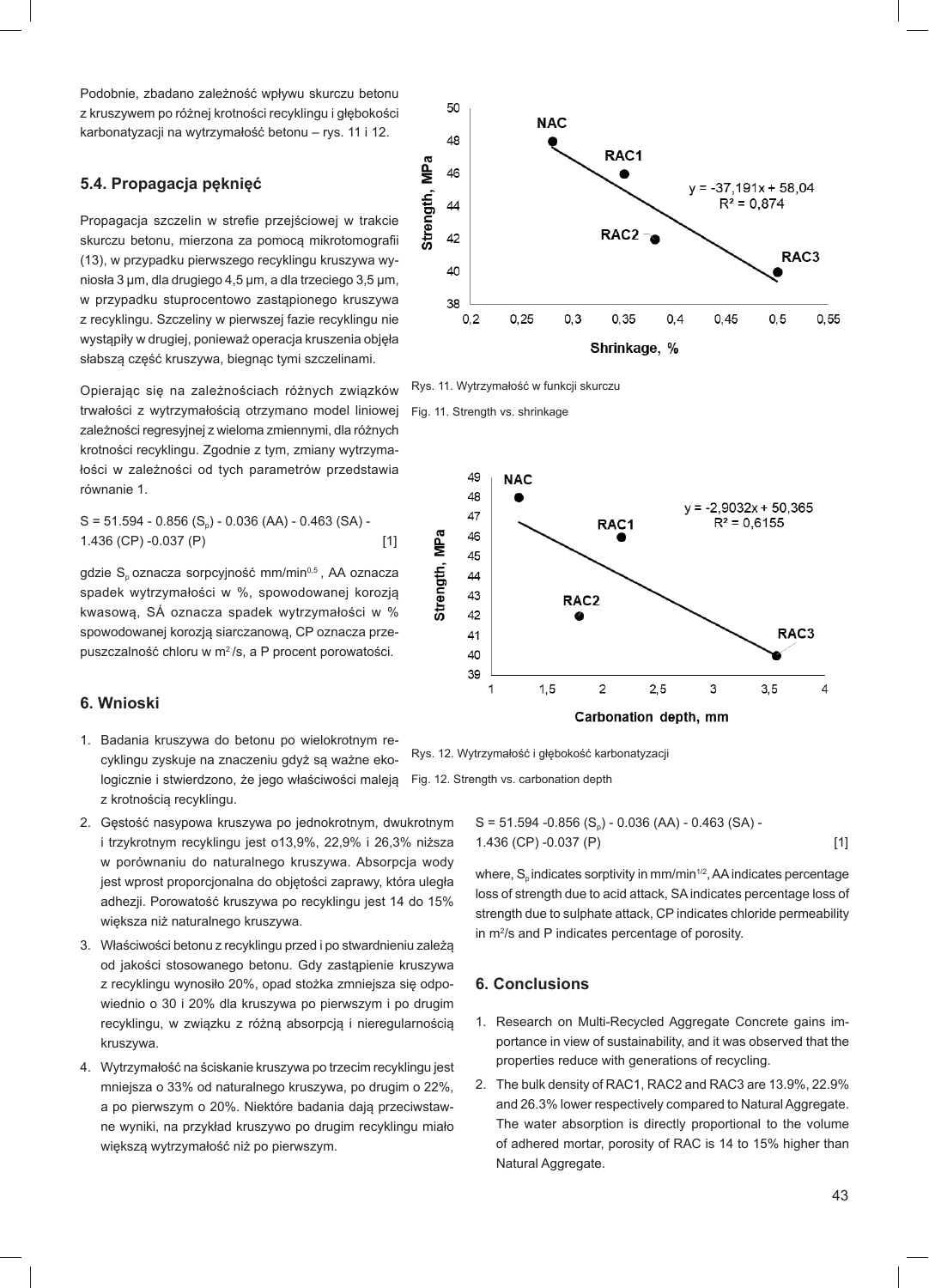- 5. Wytrzymałość na rozciąganie przy rozłupywaniu z kruszywem po pierwszym i po drugim recyklingu jest o 3 i 4% większa od naturalnego kruszywa, w związku ze wzmocnieniem efektywnego wiązania kruszywa z przyczepioną warstwą zaprawy. Wytrzymałość na zginanie po pierwszym i drugim recyklingu jest odpowiednio mniejsza o 12 i 8% od naturalnego kruszywa.
- 6. W oparciu o liniową analizę zależności regresyjnej z wieloma zmiennymi, znaleziono związek wytrzymałości na ściskanie z parametrami wpływającymi na trwałość. Wyraża się ona takim równaniem:

 $S = -0.856$  (S<sub>n</sub>) - 0,036 (AA) - 0,463 (SA) -1,436 (CP) - 0,037 (P) + 51,6

# **Literatura / References**

- 1. Guidelines on Environmental Management of C&D Waste Management in India (2015).
- 2. IS 383:2016, Indian Standard Specification for Coarse and Fine Aggregates for concrete, Bureau of Indian Standards, New Delhi.
- 3. ACI CRC 18.517, Guideline Development for Use of Recycled Concrete Aggregates in New Concrete. November 4 (2019).
- 4. RILEM, Specifications for concrete with recycled aggregates. Mater. Struct. **27**, 557 – 559 (1994).
- 5. FWHA, Transportation Applications of Recycled Concrete Aggregate. FHWA State of the Practice National Review September 2004.
- 6. LEED v4 for Building Design and Construction, U.S Green building council. (2019)
- 7. Closing the loop: What type of concrete re-use is the most sustainable option? A Technical Report A-2015/1860, European Cement Research Academy (2015).
- 8. Standard Practice for Reclamation of Recycled Aggregate Base (RAB) Material (2016).
- 9. A. Salesa, J.A. Perez-Benedicto, D. Colorado-Aranguren, P. LLopez- -Julian, L.M. Esteban, L.J. Sanz-Balduz, J.L. Saez-Hostaled, J. Ramis, D. Olivares, Physio–mechanical properties of multi–recycled concrete from precast concrete industry. J. Clean. Prod. **141**, 248-255, (2017).
- 10. A. Salesa, J.A. Perez-Benedicto, L.M. Esteban, R. Vicente-Vas, M. Orna-Carmona, Physico-mechanical properties of multi-recycled self- -compacting concrete prepared with precast concrete rejects. Constr. Build. Mater. **153**, 364-373, (2017).
- 11. V. Abreu, L. Evangelista, J. De Brito, The effect of multi-recycling on the mechanical performance of coarse recycled aggregates concrete. Constr. Build. Mater. **188**, 480-489 (2018).
- 12. S.B. Huda, and M.S. Alam, Mechanical behavior of three generations of 100% repeated recycled coarse aggregate concrete. Constr. Build. Mater. **65**, 574-582 (2014).
- 13. C. Thomas, J. De Brito, V. Gil, J.A. Sainz-Aja, A. Cimentada, Multiple recycled aggregate properties analysed by X-ray microtomography. Constr. Build. Mater. **166**, 171-180 (2018).
- 14. P.H. Zhu, X.J. Wang, and J.C. Feng, On properties of recycled coarse aggregate from repeatedly recycling waste concrete. Adv. Mater. Res. **368**, 2185-2188 (2012).
- 15. C. Thomas, J. de Brito, A.I.A.I. Cimentada, J.A. Sainz-Aja, Macro-and micro-properties of multi-recycled aggregate concrete. J. Clean. Prod. **245**, 118843 (2020).
- 3. The fresh and hardened properties of recycled concrete depend on the quality of parent concrete. When the replacement percentage of Recycled Aggregate was 20%, the slump flow decreased by 30% and 12% for RCA1 and RCA2 respectively, due to difference in absorption and irregularity of aggregate.
- 4. The compressive strength of RCA3 is 33% lower than NAC, 20% lower than RAC1 and 22% lower than RAC2. This is contradicted by some studies, where RAC2 showed higher strength than RAC1.
- 5. The splitting tensile strength of RAC1 and RAC2 is 3 to 4% higher than NAC, due to improvement in the effective bond between the aggregate and attached mortar layer. The flexural strength of RAC1 and RAC2 is 12% and 8% lower respectively compared to NAC.
- 6. Based on the multi linear regression analysis a relationship between the compressive strength and parameters influencing durability is determined. The relationship is as follows:

 $S = -0.856$  (S<sub>n</sub>) - 0.036 (AA) - 0.463 (SA) - 1.436 (CP) - $0.037$  (P) + 51.6